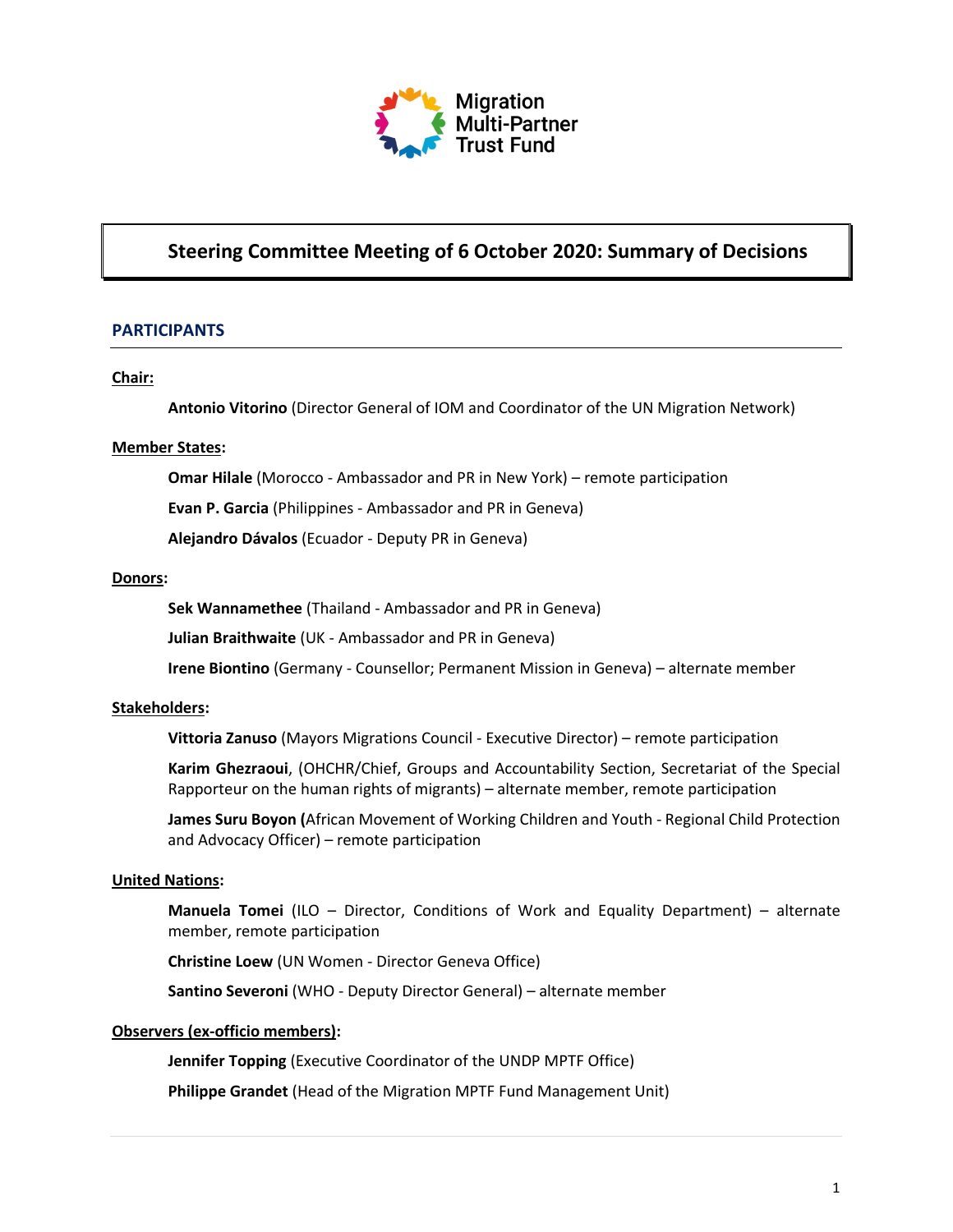

### **AGENDA**

The Steering Committee had before them the following agenda:

#### **OPENING REMARKS**

16:00 – 16:10 Opening remarks by the Chair of the Steering Committee

#### **ALLOCATION OF RESOURCES**

16:10 – 16:15 Overview by the Executive Coordinator of the UNDP Migration MPTF Office (Administrative Agent of the Fund) of the funding status of the Migration MPTF.

16:15 – 16:20 Presentation by the Chair/Fund Management Unit of the technical recommendation for the selection of the first joint programmes to be financed by the Migration MPTF

16:20 – 16:40 Discussion on proposed allocation of resources

*For decision: funding allocation to joint programmes*

#### **PIPELINE OF JOINT PROGRAMMES**

16:40 – 16:45 Presentation by the Chair/Fund Management Unit of the technical recommendation for the selection of additional concept notes to be included in the pipeline.

16:45 – 17:05 Discussion on proposed selection

*For decision: selection of additional concept notes for the Fund pipeline* 

#### **MIGRATION MPTF RESULTS MONITORING FRAMEWOK**

17:05 – 17:15 Presentation by the Chair/Fund Management Unit of the proposed Results Monitoring Framework of the Fund with focus on strategic targets related to alignment to GCM principles, resource mobilization and 360-degree approach

17:15 – 17:45 Discussion on strategic targets of the Results Monitoring Framework

*For decision: adoption of Results Monitoring Framework* 

#### **WAY FORWARD**

17:45 – 18:00 Discussion on key next steps

*For decision: Instructions to the Fund Management Unit on key activities leading to the December Steering Committee (preparation of Fund Risk Management Strategy, organization of Consultative Forum, update of the Fund's Operations Manual)*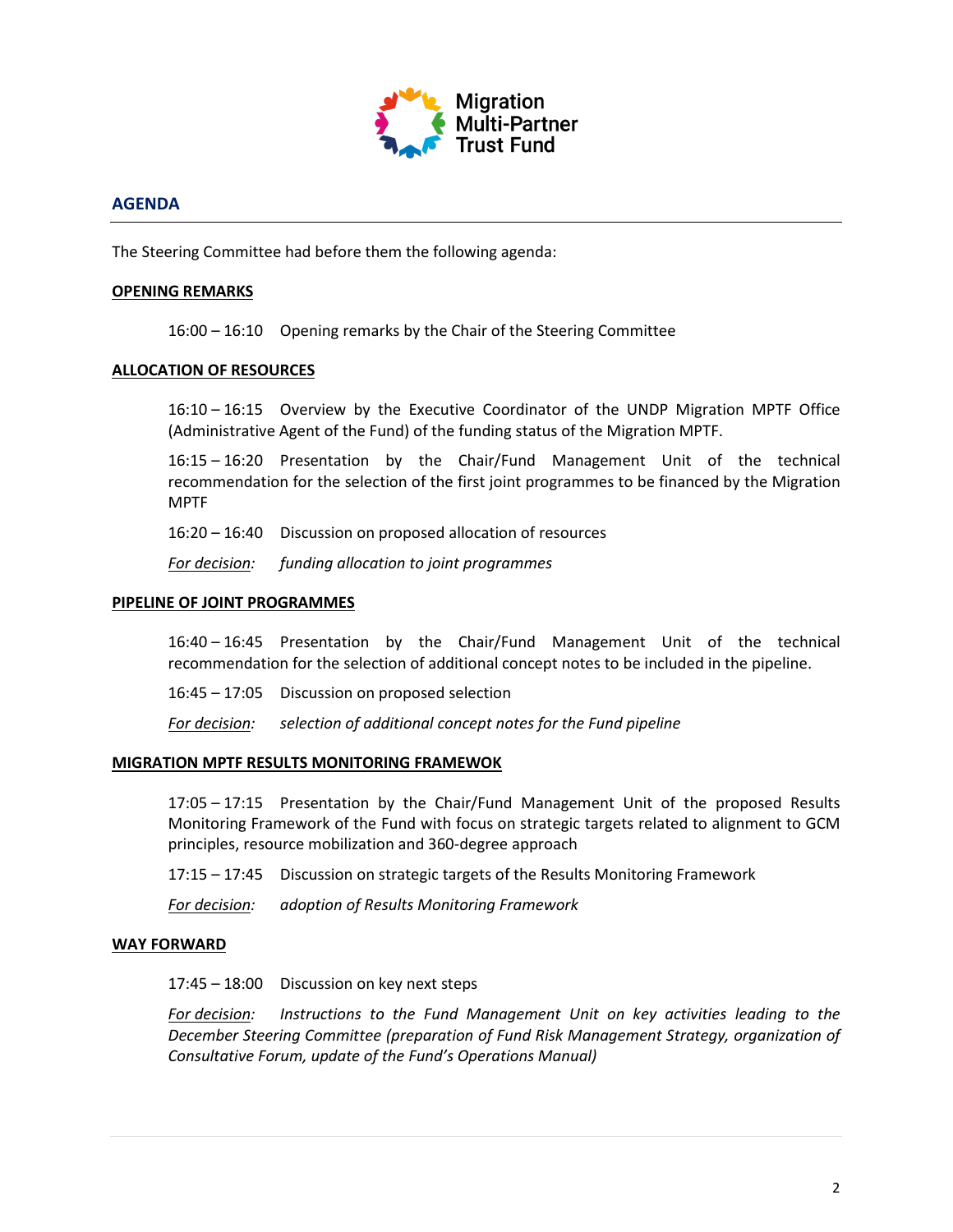

### **STEERING COMMITTEE DECISIONS**

The following is a brief summary of decisions reached (all by consensus) under each agenda item.

### **Allocation of Resources**

In line with good practice outlined by the Administrative Agent of the Fund (the UNDP MPTF Office), the Steering Committee opted for programming all the resources committed by the donors to date.

At the April 2020 meeting, the Steering Committee requested 12 country or regional teams, who submitted the strongest concept notes, to develop full-fledged joint programme documents, per the Migration MPTF Operations Manual. Among these, five joint programmes identified as "Tier 1" were meant to be funded from resources already available provided that their final submissions were timely, met the quality standards and were aligned with the approved concept notes. The seven other joint programmes were identified as "Tier 2" and would be funded with potential additional resources.<sup>[1](#page-2-0)</sup>

While the five Tier 1 proposals were given priority, the submissions from Djibouti under thematic area 2 and Colombia under thematic area 3 were assessed as not meeting the requirements for approval as outlined in the Operations Manual and were rejected by the Steering Committee and replaced by the next-in-line "Tier 2" selections under the same thematic areas.

Lastly, to fully allocate all funds available, an additional sixth joint programme from thematic area 5 was selected for funding. The Steering Committee selected the joint programme submitted by Chile and Mexico to increase geographic diversity and align with the Steering Committee's April decision to request multiple thematic area 5 concept notes under "Tier 2", in view of the growing impact of COVID-19.

This allocation spread across the five thematic areas of the Fund is strongly anchored in the 360-degree principle of the Global Compact for Safe, Orderly and Regular Migration (GCM). The six joint programmes contribute to address challenges of a different nature in different contexts. All have integrated to a very large degree the core principles of the GCM and meet the quality standards of the Fund.

<span id="page-2-0"></span> $1$  On the basis of a quality assessment and with due consideration to geographic and thematic balance, the Steering Committee, in April, selected 30 concept notes that were distributed under the following three tier categories: Tier 1 for provisional funding allocation (projects to be implemented with the resources currently available, provided that the partners submit quality joint programme documents aligned with the concept note during the time allocated for programme development); Tier 2 for joint programme development (projects to be allocated funds when additional resources become available); and Tier 3 for pipeline of joint programmes (a living document from which joint programmes to be developed will be selected when resources become available).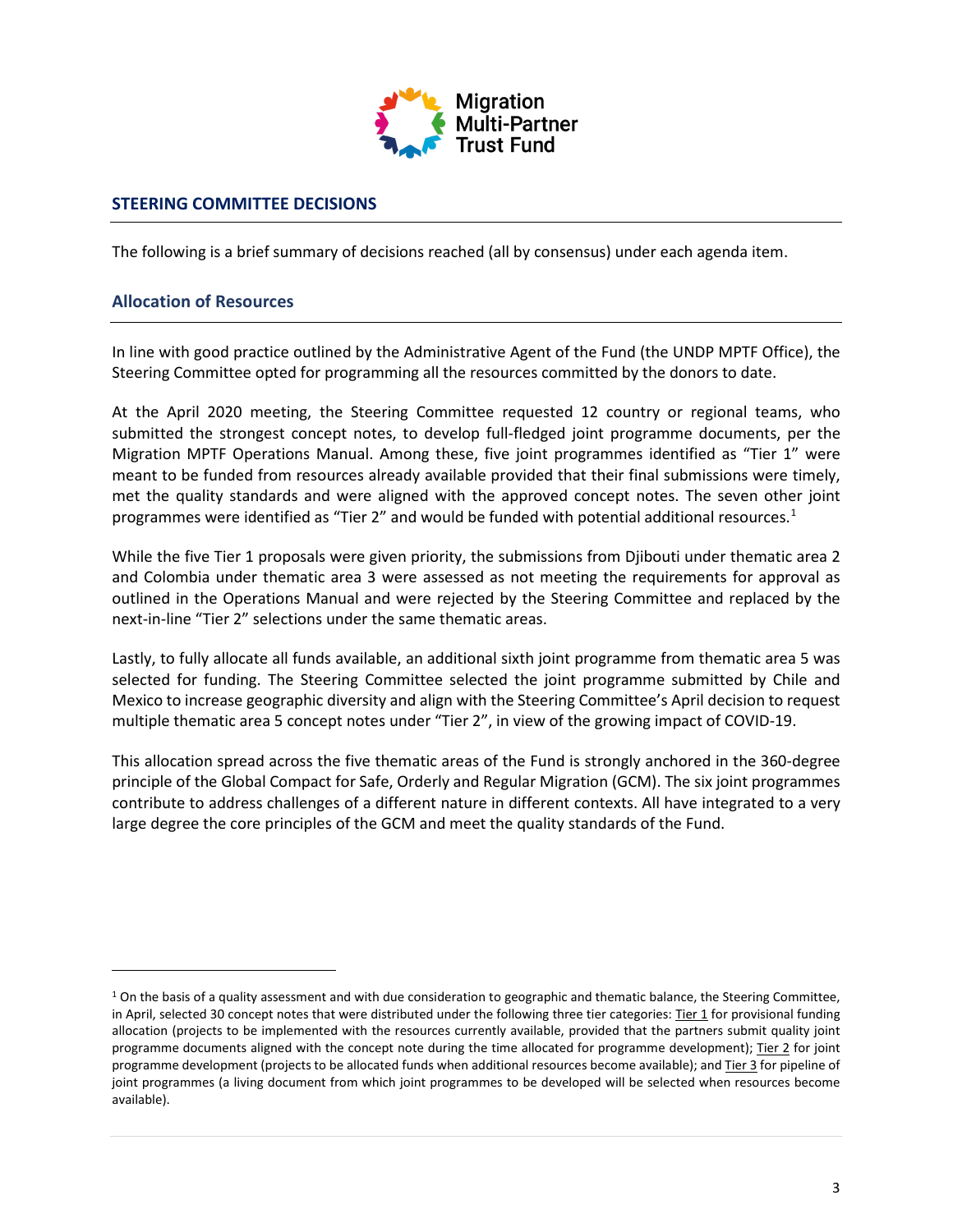

The six joint programmes chosen for the Migration MPTF inaugural funding allocation are listed below.

| Joint Programmes selected for funding allocation |                                                  |                                                                    |                                                                                                                                                                                                                                               |                                                         |                        |  |  |
|--------------------------------------------------|--------------------------------------------------|--------------------------------------------------------------------|-----------------------------------------------------------------------------------------------------------------------------------------------------------------------------------------------------------------------------------------------|---------------------------------------------------------|------------------------|--|--|
| <b>Thematic</b><br>Area                          | <b>Country</b><br>(ref #) <sup>2</sup>           | <b>Region</b><br>/Sub-Region                                       | <b>Joint Programme Title</b>                                                                                                                                                                                                                  | PUNOs <sup>3</sup>                                      | <b>Budget</b><br>(USD) |  |  |
| $\mathbf{1}$                                     | <b>North</b><br><b>Macedonia</b><br>(TA1.003)    | Europe<br>/Southeast<br>Europe                                     | Institutional support to enhance fact-<br>based and data-driven migration<br>discourse, policy and planning in North<br>Macedonia                                                                                                             | IOM,<br>UNFPA,<br><b>UNHCR</b>                          | 1,500,000              |  |  |
| $\mathbf{2}$                                     | Tajikistan<br>(TA2.007)                          | Asia<br>/Central Asia                                              | Empowerment of 'Families left behind'<br>for improved Migration Outcomes in<br>Khatlon, Tajikistan                                                                                                                                            | IOM, FAO,<br>UNICEF,<br>UN<br>Women                     | 2,200,000              |  |  |
| 3                                                | Guinea,<br>Liberia,<br>Sierra Leone<br>(TA3.005) | Africa<br>/West Africa                                             | Strengthening border management,<br>social cohesion, and cross-border<br>security in the Parrot's Beak area                                                                                                                                   | IOM,<br>UNDP,<br>WHO, ITC                               | 2,786,280              |  |  |
| 4                                                | <b>Philippines</b><br>(TA4.010)                  | Asia<br>/South East<br>Asia                                        | Bridging Recruitment to Reintegration in<br><b>Migration Governance: Philippines</b><br>(BRIDGE)                                                                                                                                              | IOM, ILO,<br><b>UN</b><br>Women                         | 1,500,000              |  |  |
| 5                                                | <b>South Africa</b><br>(TA5.005)                 | Africa<br>/Southern<br>Africa                                      | United Nations Pilot Project for<br>Strengthening Migrant Integration and<br>Social Cohesion through Stakeholders'<br>Engagement, Socio-Economic Activities<br>and Countering Anti-Migrant Narratives<br>in South Africa                      | IOM,<br>UNDP,<br>OHCHR,<br>UNHCR,<br><b>UN</b><br>Women | 2,565,570              |  |  |
| 5                                                | Chile,<br><b>Mexico</b><br>(TA5.008)             | Americas<br>/South<br>America;<br>Central<br>America and<br>Mexico | Capacity building of local governments<br>in Santiago (Chile) and Mexico City to<br>strengthen the socioeconomic<br>integration of migrants and refugees<br>through access to decent work,<br>sustainable livelihoods, and social<br>dialogue | ILO,<br>UNHCR,<br><b>IOM</b>                            | 1,702,370              |  |  |

<span id="page-3-0"></span><sup>&</sup>lt;sup>2</sup> Reference numbers were allocated to each joint programme (at the concept note stage) according to their thematic area and chronological order in which the Fund Management Unit received the concept notes.

<span id="page-3-1"></span><sup>3</sup> Note: PUNOs is an abbreviation for Participating UN Organizations.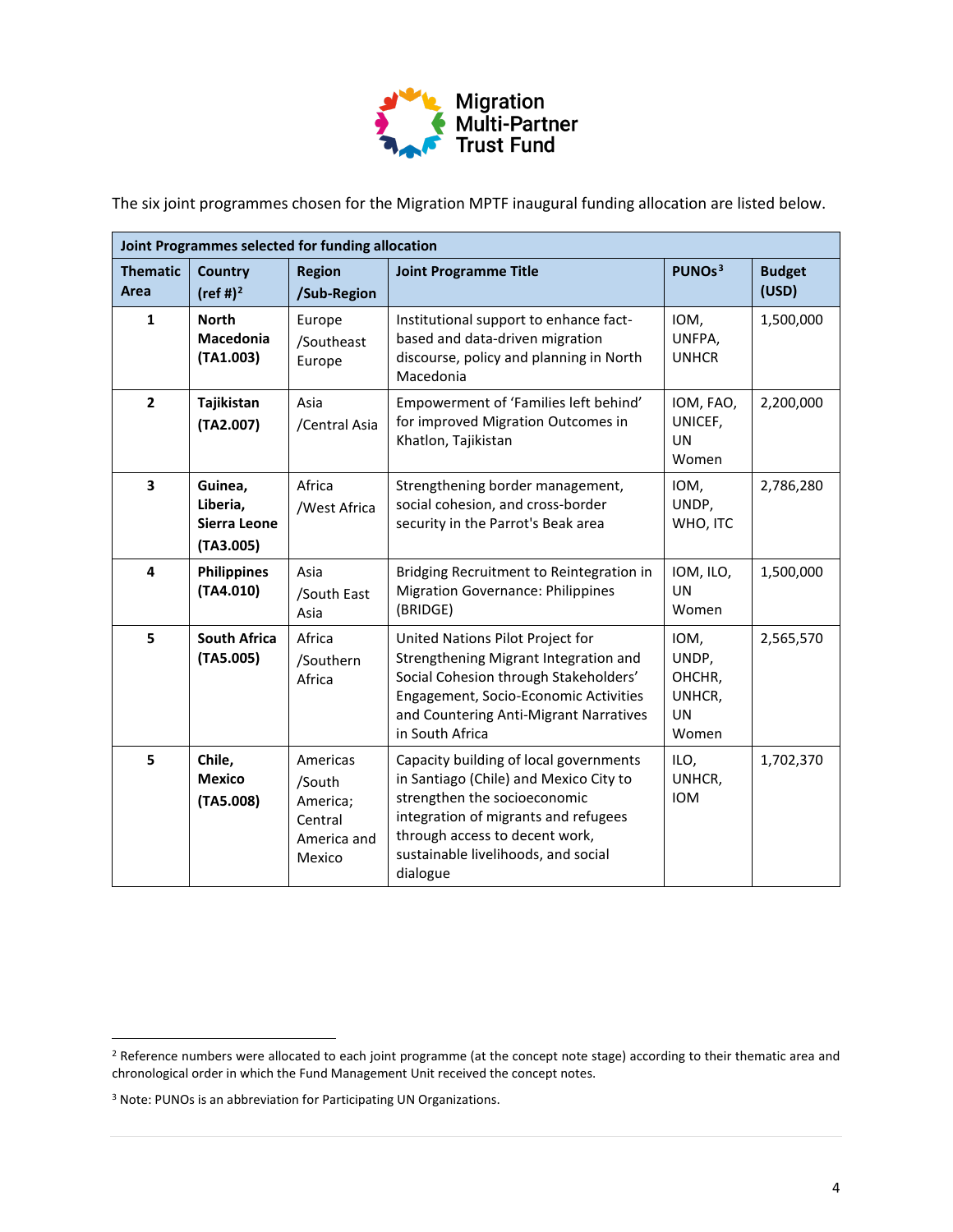

In addition to the above resource allocation decision, the Steering Committee discussed:

**Geographic Diversity**: The Steering Committee reconfirmed that, while not a Migration MPTF requirement, geographic diversity is of prime importance for the Fund. In this regard, it was confirmed that clarification on the best way to pursue, and how to measure geographic balance, is needed. A point was made on the need for further elaboration on how regions are defined, as the current regional groupings are not uniform in scale nor in migration dynamics.

The Steering Committee further took note that, while it is facing important migration-related challenges, the Middle East and North Africa (MENA) region was not allocated resources in this initial round. As such, it was agreed that due consideration will be given to the region in upcoming funding allocations.

**Classification of Thematic Areas**: Some members expressed concerns regarding the thematic area classification of some concept notes. For example, the Tier 2 Ethiopia joint programme which focuses on providing reintegration support to Ethiopians who had irregularly migrated and were forcibly repatriated could be reclassified from thematic area 5 (Improving the social inclusion and integration of migrants) to thematic area 3 (Addressing irregular migration), under which falls GCM objective 21 ("Cooperate in facilitating safe and dignified return and readmission, as well as sustainable reintegration").

The Steering Committee instructed the Fund Management Unit to conduct a review of thematic area classification of pipeline joint programmes, as part of the wider pipeline review and prioritization exercise scheduled for the December 2020 meeting.

# **PIPELINE OF JOINT PROGRAMMES**

In accordance with the programming cycle of the Migration MPTF outlined in its Operations Manual, concept notes were received for consideration by the third Steering Committee meeting. It is worthy to note that contrary to the months leading up to the April Steering Committee meeting, no additional outreach activities were undertaken for this round. However, the Fund still received 15 concept notes from 15 different countries, reflecting once again the strong need and demand for the Fund.

The concept notes were reviewed to ensure basic eligibility and relevance to the Fund, and assessed against the key criteria and principles outlined in the Operations Manual. Upon this review, the following 5 concept notes were approved for inclusion in the pipeline of joint programmes.

| Concept Notes to be included in the Pipeline of Joint Programmes |                             |                        |                                                                                                |                      |                        |  |  |  |
|------------------------------------------------------------------|-----------------------------|------------------------|------------------------------------------------------------------------------------------------|----------------------|------------------------|--|--|--|
| <b>Thematic</b><br>Area                                          | Country<br>(ref#)           | Region<br>/Sub-Region  | <b>Joint Programme Title</b>                                                                   | <b>PUNOS</b>         | <b>Budget</b><br>(USD) |  |  |  |
| 1                                                                | <b>Nigeria</b><br>(TA1.007) | Africa<br>/West Africa | Strengthening Fact-Based and Data-<br>Driven Migration Governance and<br>Management in Nigeria | IOM,<br><b>UNODC</b> | 2,000,000              |  |  |  |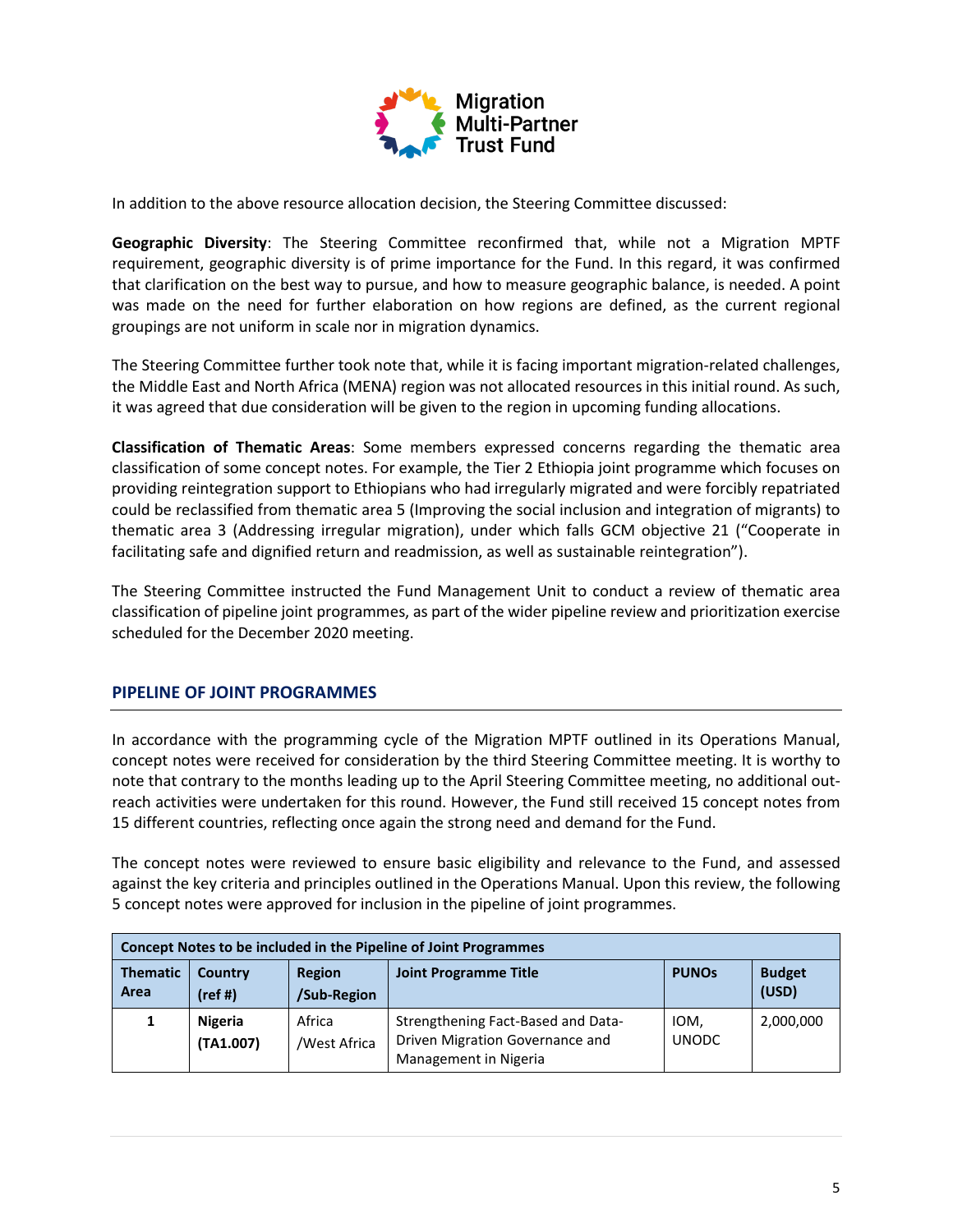

| $\mathbf{2}$ | <b>Trinidad and</b><br><b>Tobago</b><br>(TA2.024) | Americas<br>/South<br>America         | Access, Support, Cooperation (ASC)<br>Programme: A Collaborative Approach<br>to Support Survivors of Human<br>Trafficking                                                   | IOM,<br>UNICEF,<br><b>UNFPA</b>                      | 2,600,000 |
|--------------|---------------------------------------------------|---------------------------------------|-----------------------------------------------------------------------------------------------------------------------------------------------------------------------------|------------------------------------------------------|-----------|
| $\mathbf{2}$ | Sierra Leone<br>(TA2.025)                         | Africa<br>/West Africa                | Addressing Drivers of Irregular Migration<br>among Youth in Sierra Leone                                                                                                    | IOM,<br><b>UNESCO</b>                                | 1,500,000 |
| 5            | <b>Moldova</b><br>(TA5.014)                       | Europe<br>/ Southeast,<br>East Europe | Addressing the medium-long term<br>mobility-driven COVID-19 development<br>impact in the Republic of Moldova and<br>contributing to an early recovery of<br>impacted groups | IOM,<br>UNDP,<br>UNICEF,<br>ILO                      | 2,000,000 |
| 5            | <b>Bangladesh</b><br>(TA5.017)                    | Asia<br>/South Asia                   | Addressing the medium to long-term<br>reintegration needs and strengthening<br>social protection support mechanisms<br>for the social inclusion of Bangladeshi<br>migrants  | IOM, ILO,<br>UN<br>Women,<br>UNFPA,<br><b>UNICEF</b> | 2,568,521 |

The Steering Committee advised that, to the extent possible, the Fund Management Unit shall provide constructive feedback to the teams whose concept notes have not been included in the pipeline, enabling the revision and possible resubmission of concept notes.

The Steering Committee also took note of the relative under-representation of thematic areas 1 and 3 in the pipeline and advised the Fund Management Unit to encourage submission under these thematic areas.

# **RESULTS MONITORING FRAMEWORK**

The Migration MPTF Results Monitoring Framework, based on the Results Framework that was approved in December 2019<sup>[4](#page-5-0)</sup> together with the other components of the Operations Manual, elaborates on the results and indicators of the Results Framework, including the articulation of targets, means of verification, and definitions for each indicator. These are tools to guide the Fund's decisions and transparently measure performance.

The Steering Committee reviewed and approved the Results Monitoring Framework with two stipulations:

• It was noted that the Human Rights Marker Guidance Note which accompanies the newly introduced indicator will be tabled at the next Steering Committee, offering all Members the opportunity to review carefully. Upon endorsement of the guidance note, a post-facto scoring

<span id="page-5-0"></span><sup>4</sup> The Results Framework is based on the objectives and purpose of the Fund's Terms of Reference and GCM guiding principles, and contains three elements: 1) Alignment with the SDGs; 2) Programmatic alignment to the GCM; and 3) Operational effectiveness and performance.